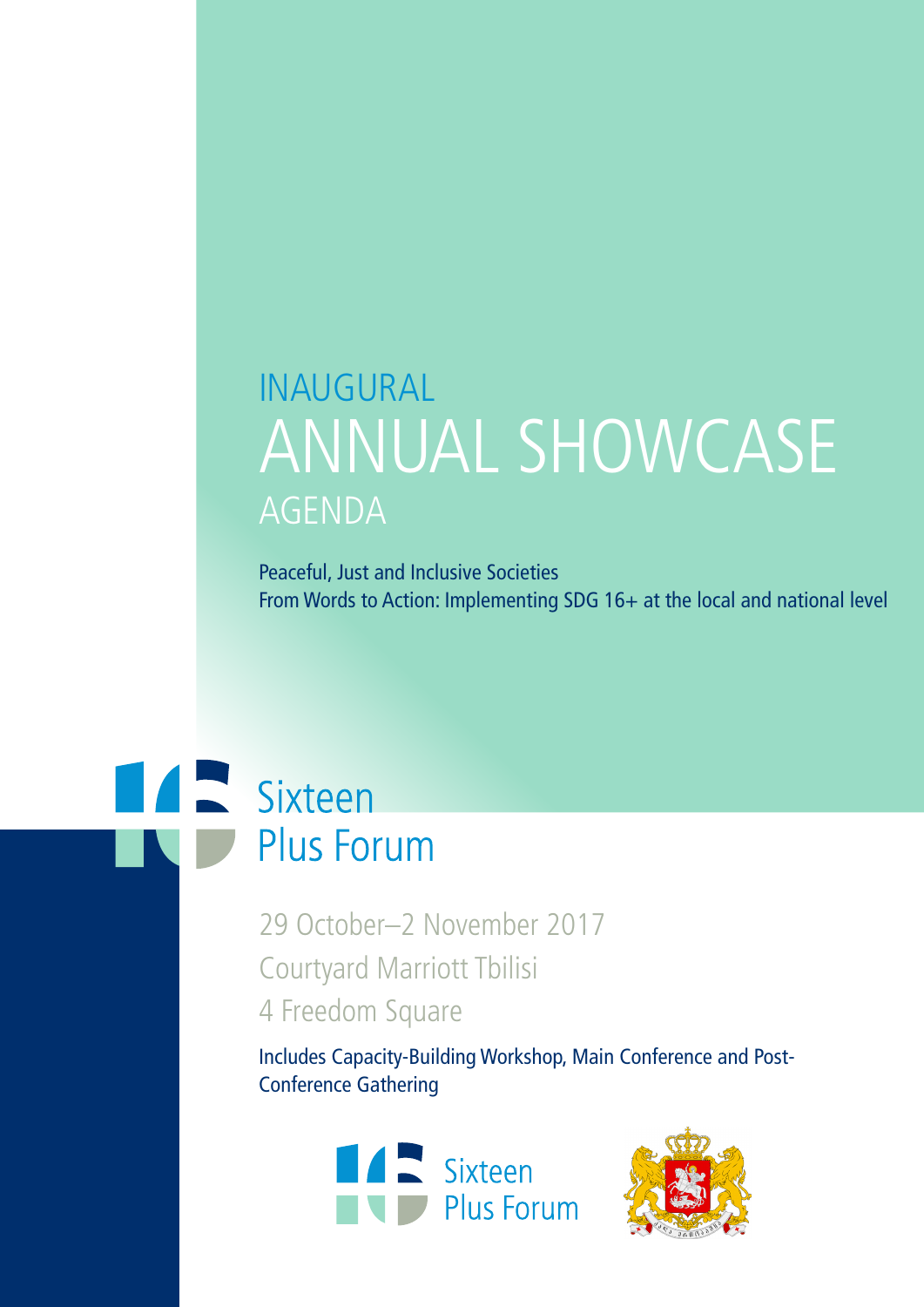# TBILISI, GEORGIA

 $\blacksquare$  Sixteen

Plus Forum

# ANNUAL SHOWCASE AGENDA

# PRE-CONFERENCE CAPACITY-BUILDING WORKSHOP **29 October 2017**

#### Registration (10:00 AM)

- I. Welcome Remarks: World Federation of United Nations Associations (WFUNA)
- II. Capacity-Building Workshop for Civil Society Organizations (CSOs) engaging on issues related to SDG 16+ (10:30am)
	- a. This workshop aims to further train CSOs working on SDG 16+ advocacy and implementation, draw upon linkages to the Open Government Partnership (OGP), and provide an overview of the SDGs nationalization process and SDG 16+, in particular.
		- i. Led by the Institute for Development of Freedom of Information (IDFI)

#### Lunch to be served (1:00 PM)

#### Secondary Session (2:00 PM)

- b. Building off previous discussions, the afternoon session will elaborate upon strategies and tools for SDG 16 advocacy, in Georgia and further afield, as well as guidelines for civil society reporting on Goal 16. This session and accompanying breakouts will provide participants with detailed guidance on opportunities, entry points and data sources for engaging with their governments and other local, regional or international stakeholders on planning, implementation, follow-up and accountability.
	- i. Led by the TAP Network: Transparency, Accountability and Participation | Post-2015

#### III. Closing of Capacity-building Workshop (6:00 PM)



# MAIN CONFERENCE FIELD VISITS **30 October 2017**

Informal Welcome Gathering and Reception the evening before at the Courtyard Marriott (7:30pm). Early registration for those who are able to attend.

#### Registration (9:30 AM)

- I. SDG 16 CSO Visit (10:30-11:30 AM)
	- a. Open Society Foundation of Georgia, 10, Chovelidze Street, Tbilisi

## Lunch to be served at the IOTA Hotel (1:00 PM)

Busses to depart from the Courtyard Marriott and Iota hotels at 2pm for the Customs Clearance Zone and subsequent visits

II. Customs Clearance Zone (2:00-3:30 PM)

# $\overline{2}$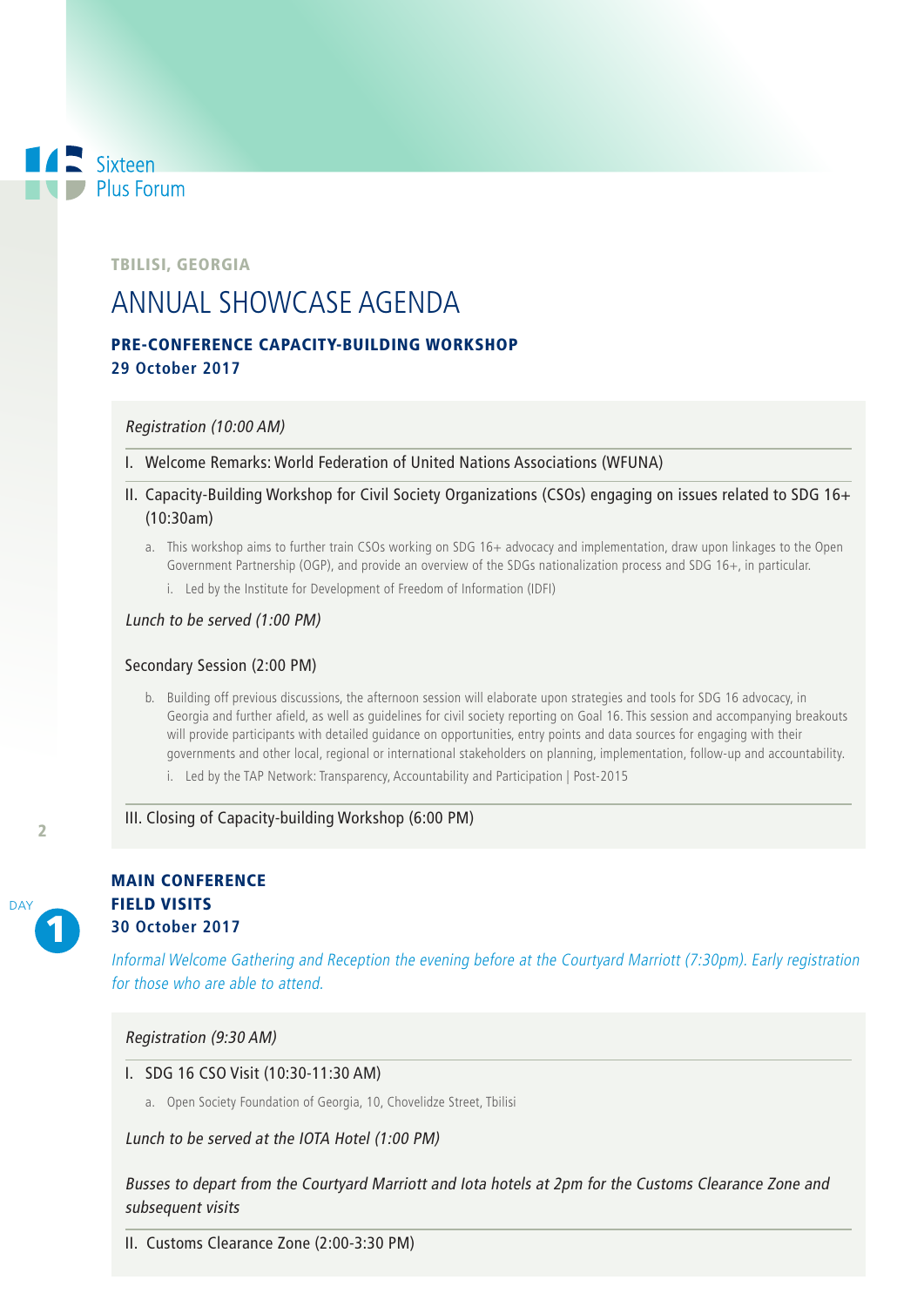- $\blacksquare$  Sixteen Plus Forum
	- a. Bypass road 36 km, Tbilisi, Georgia
	- III. Public Service Hall (4:15-4:50 PM)
		- a. 2 Sanapiro Street, Tbilisi
	- IV. Open Government Partnership, Ministry of Justice (5:10-5:50 PM)
		- a. Venue: Public Service Hall

Official Welcome Reception, hosted by the Government of Georgia, at the Funicular, 8:00-10:00 PM). See Logistics Note for details.

### **CONFERENCE 31 October 2017**

Courtyard Marriott Tbilisi

#### Final Registration (9:00 AM)

#### I. **Plenary Opening Session** (9:15 AM)

Welcome and introductions; frame discussion and objectives for the next three days and foreshadow agenda

a. Speakers

3

2

DAY

- i. H.E. Mikheil Janelidze, Vice-Prime Minister, Minister of Foreign Affairs, Georgia
- ii. Alexander Baramidze, First Deputy Minister of Justice, Georgia
- iii. Maya Tskitishvili, Head of Administration of Government, Georgia
- iv. Niels Scott, UN Resident Coordinator / UNDP Resident Representative in Georgia
- v. H.E. Choonghee Hahn, Deputy Permanent Representative, Permanent Mission of the Republic of Korea to the United Nations
- vi. Kateřina Fialková , Director of Multilateral Economic Affairs, Ministry of Foreign Affairs, Czech Republic
- vii. Giorgi Kldiashvili, Founding Member and Executive Director, Institute for Development of Freedom of Information (IDFI)
- viii. Bonian Golmohammadi, Secretary-General, World Federation of United Nations Associations (WFUNA)

#### II. **Plenary Session—Flagship Theme:**

#### Promoting Good Governance, the Rule of Law, Anti-Corruption: the Georgian Experience (9:45 AM)

The aim of this panel discussion is to demonstrate the successes and challenges that have faced Georgian public institutions and civil society, both in terms of the larger 2030 Agenda, and specifically in terms of SDG 16+ and its links to OGP. Further, and as current Chair of the Open Government Partnership (OGP), discussions will highlight how SDG 16+ targets and indicators come together with OGP priorities in practice.

- a. Linking SDG 16+ and OGP in Policy and Practice
	- i. Panelists
		- 1. Gigi Bregadze, Democratic Governance Team Leader, UNDP Georgia
		- 2. Nina Sarishvili, Secretary of the SDGs/PAR Council of Georgia, Head of Government Planning and Innovations Unit, Administration of the Government, Georgia
		- 3. Zurab Sanikidze, Director of Analytical Department of Ministry of Justice, Secretary of the Anticorruption Council and Secretary of the Criminal Justice Reform Council of Georgia; Chair of OGP Forum of Georgia
	- ii. Moderator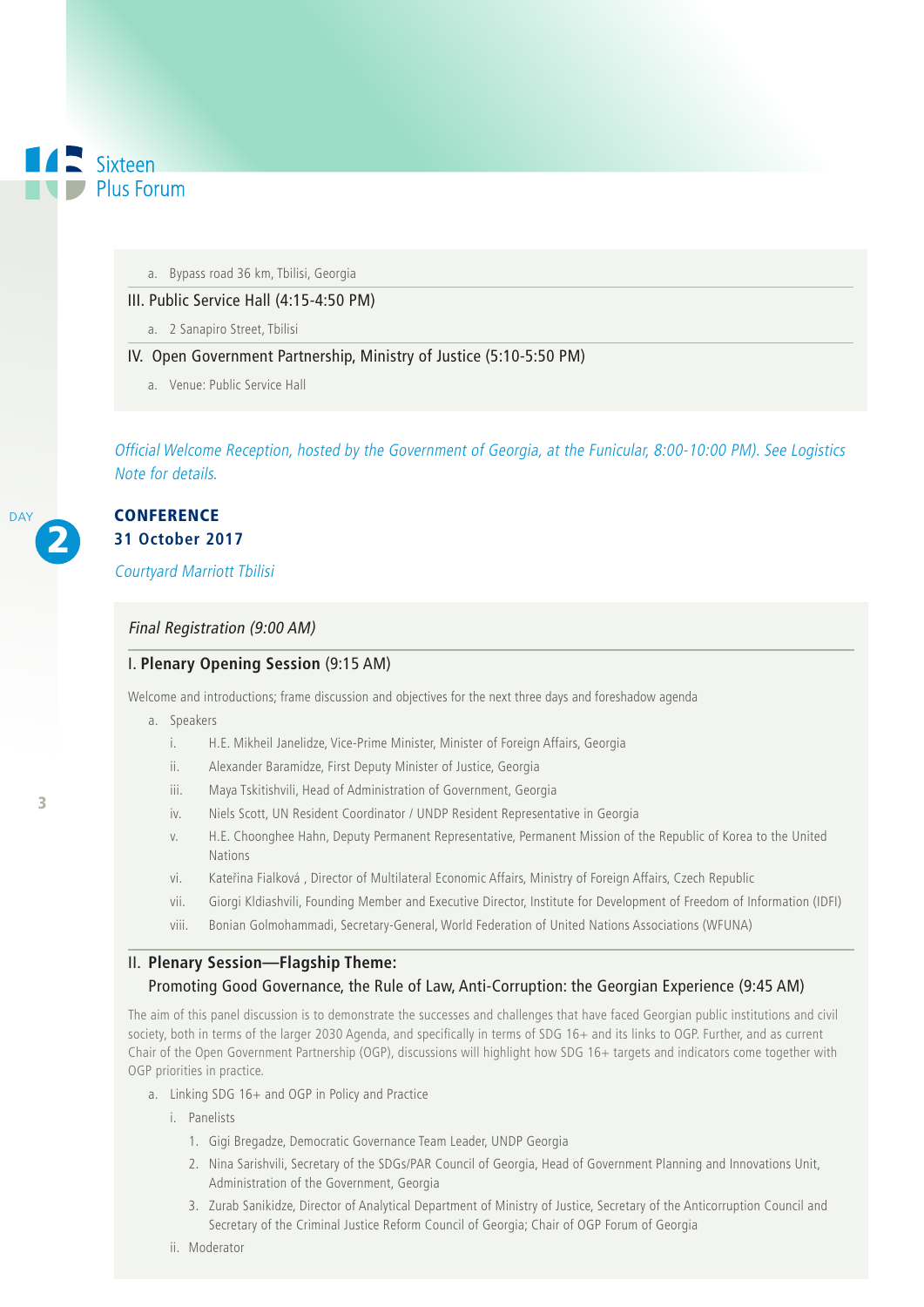

#### 1. Saba Buadze, Anti-Corruption Direction Head, IDFI

#### Coffee Break (10:45 AM)

#### III. **Plenary Session—Flagship Theme**:

#### Promoting Good Governance, the Rule of Law and Anti-corruption: Views Around the World (11:00 AM)

While the opening plenary focused on Georgia, this session seeks to broaden the lens, focusing on innovative approaches and lessons learned within the neighborhood, the larger region and contexts further afield.

- a. Access to Justice, the Rule of Law and the Open Governement Partnership Initiative: Overlap and Interlinkages
	- i. Panelists
		- 1. H.E. Mónica Bolaños Perez, Director General of International, Multilateral and Economic Affairs, Ministry of Foreign Affairs, Guatemala
		- 2. Milena Altmeyer, Good Governance Advisor, Gesellschaft für Internationale Zusammenarbeit (GIZ)
		- 3. Joseph Moina Samah, Development Economist, Central Planning, Monitoring and Evaluation Division, Ministry of Finance and Economic Development, Sierra Leone
		- 4. Coco Lammers, Campaigns and Advocacy Officer, Namati
	- ii. Moderator
		- 1. Shelley Inglis, Regional Cluster Leader, Governance and Peacebuilding Cluster, Bureau for Policy and Program Support, UNDP Istanbul
- b. Anti-corruption, Accountability and Public Service Delivery
	- i. Panelists
		- 1. Ahjung Lee, Policy Specialist, UNDP Seoul Policy Centre for Global Development Partnerships
		- 2. Molly Lien, Head of Development Cooperation, Embassy of Sweden in Georgia
		- 3. Khaled Emam, Programs Manager, Arab Program for Human Rights Activists
		- 4. Hayk Malkhasyan, Deputy Head of the Legal Department, Republic of Armenia, Government Staff

#### ii. Moderator

1. David Bloss, Regional Editor, Organized Crime and Corruption Reporting Project

#### Lunch to be served (12:45 PM)

## IV. **Plenary Session**—**Secondary Theme:**

#### Strengthening Institutions and Participatory Decision-Making Processes (1:45 PM)

With rapidly evolving democratisation trends worldwide, citizens and individuals are calling for a greater involvement and influence in decision-making processes at national and local levels of governance. Tangible progress is visible, but ample room for improvement remains, particularly against a backdrop of shrinking civic space. The following discussion will focus on successes, challenges and best practices in pursuing inclusive, participatory democracy and a strengthened social contract.

- a. Reflecting Inclusion through Effective Institutions
	- i. Panelists
		- 1. Laura Garr, Associate, White & Case LLP
		- 2. Oleksandr Pavlychenko, Executive Director, Ukrainian Helsinki Human Rights Union
		- 3. Richard Dzikunu, Youth Accountability Advocate, Restless Development
		- 4. Mustakim Waid, Senior Policy Advisor, Office of the Prime Minister, Federal Government of Somalia
	- ii. Moderator
		- 1. Mikheil Darchiashvili, Senior Governance Advisor, USAID/Tetra Tech ARD, Georgia Good Governance Initiative (GGI)

#### Coffee Break (3:15 PM)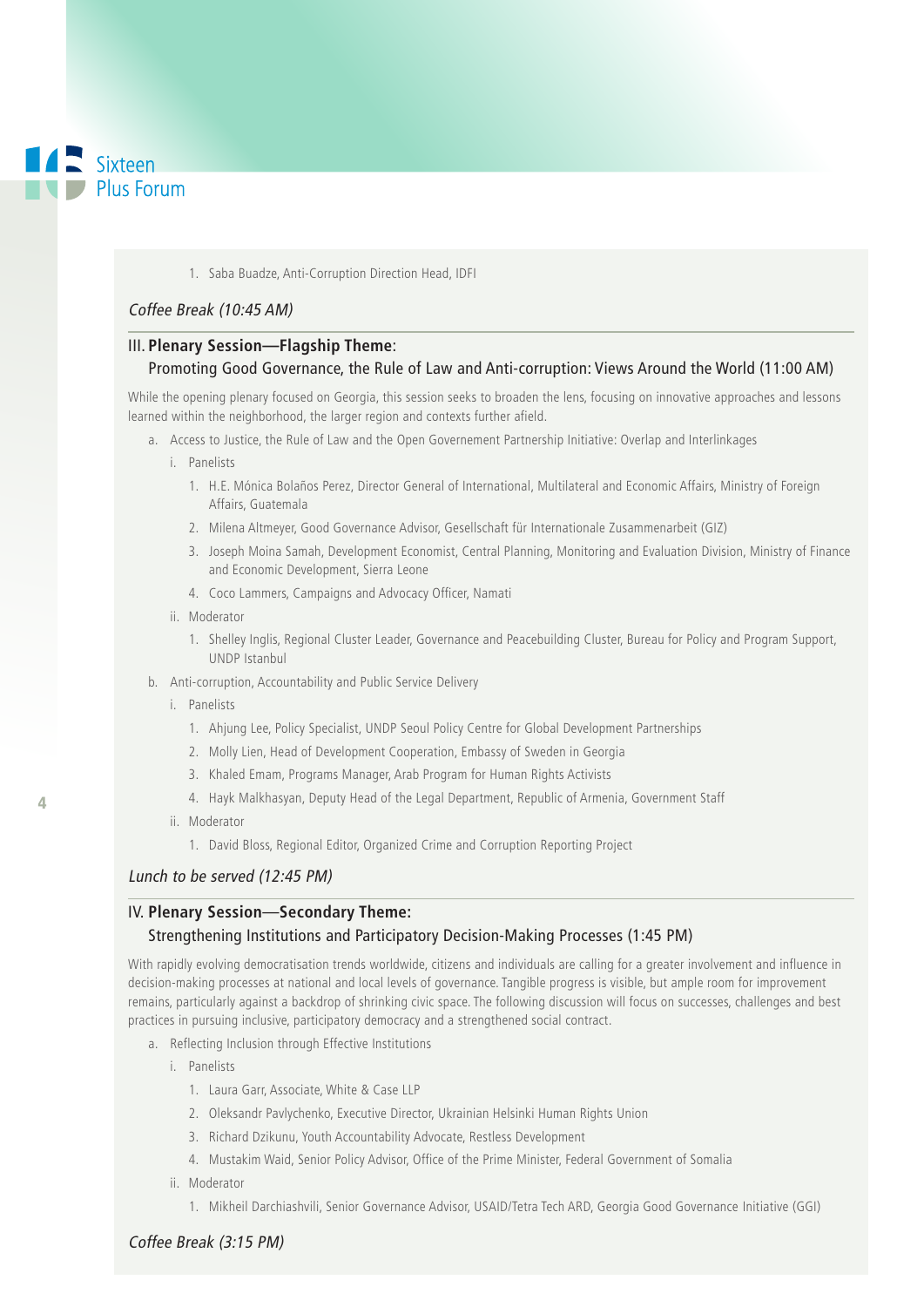# $\blacksquare$  Sixteen Plus Forum

b. Civic Engagement through Formal and non-Formal Channels

#### i. Panelists

- 1. Kateřina Fialková, Director of Multilateral Economic Affairs, Ministry of Foreign Affairs, Czech Republic
- 2. Nana Kurashvili, Head of Programmes in Georgia, People in Need
- 3. Lela Bakradze, Assistant Representative, United Nations Population Fund, Georgia
- 4. David Smith, Chief of Party, USAID/Tetra Tech ARD, GGI
- 5. Aida Ajanovic, Head of Research, Why Not and National Coordinator, Action SEE Network Accountability, Technology and Institutional Openness Network in South East Europe
- ii. Moderator
	- 1. Coco Lammers, Campaigns and Advocacy Officer, Namati

#### V. **Breakout sessions**—**Diving Deeper** (5:00 PM)

Divided into two groups, participants will focus on the following, with a small set of deliverables to be reached by the close of this session:

- a. Snapshopt Readiness: instruments for the assessment of SDG implementation, with a focus on SDG 16.3 (access to justice) and 16.7 (participatory decision-making)
	- i. Led by Sina Heers, Team Leader, Agenda 2030 in Legal and Judicial Reform Programme, GIZ
- b. Ennacting Inclusion: what do effective policies look like, to what impact, and how might they be incorporated national development or strategic plans
	- i. Led by Levan Samadashvili, Deputy Chief of Party, USAID GGI
- c. Innovations in the region how new ways of Institutional reform, policy and service delivery can contribute towards 16.6 & 16.10
	- i. Led by Lejla Sadiku, Open Data Specialist, UNDP Istanbul
- d. Making SDG 16.3 work for the rule of law and access to justice how 16.3 translates into national contexts, particularly in g7+ states
	- i. Led by Marcel Smits, Program Director for Europe, Institute for Economics and Peace and Peter van Sluijs, Senior Strategist, Cordaid

#### VI. Closing Day 1**—**Summary Session (6:15PM)

a. Feedback from Breakout Sessions and Wrap-up

Closing of Day 1 (6:35 PM)



### **CONFERENCE 1 November 2017**

#### VII. Plenary Session**—**Secondary Theme**:** Sustaining Peace and Conflict Prevention (9:00 AM)

The phrase "there is no peace without development and no development without peace" is a generally accepted axiom, but what does it mean? Plenary discussions will unpack this relationship by linking it to national and local contexts, drawing out relevant policies and programs, their implementation, sequencing and impact. Discussion will also detail addressing root causes, supporting systems of peace and resilience in the face of violence and conflict, and linkages therein to Sustaining Peace and the UN's evolving peace and security architecture.

- a. Peace and Reconciliation: Then and Now
	- i. Panelists
		- 1. Ketevan Tsikhelashvili, State Minister of Georgia for Reconciliation and Civic Equality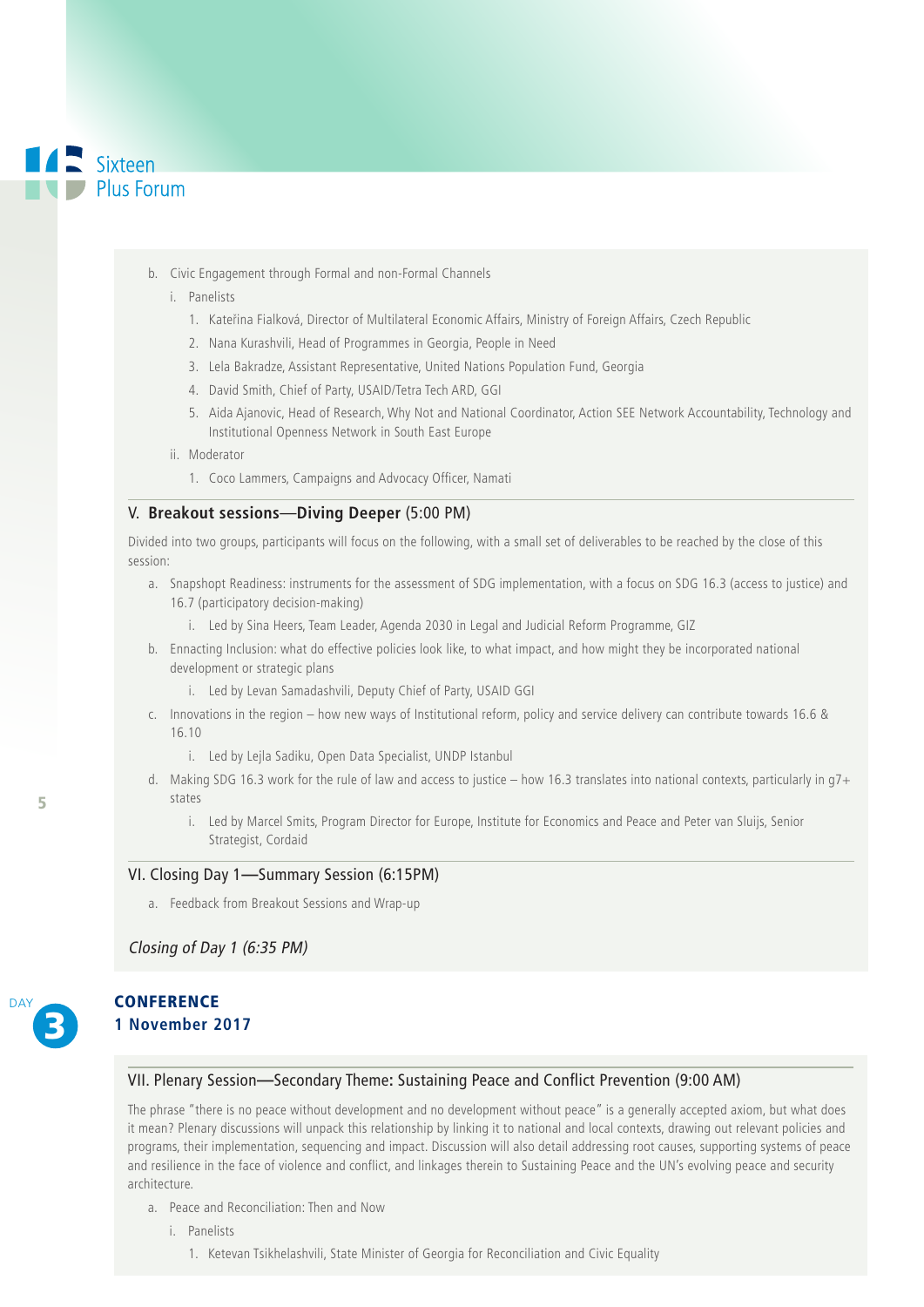

- 2. H.E. Choonghee Hahn, Deputiy Permanent Representative, Permanent Mission of the Republic of Korea to the United Nations
- 3. Danilo Goncalves, Deputy Permanent Representative/Counsellor, Permanent Mission of Timor-Leste to the United Nations
- 4. Chalida Tajaroensuk, Chairperson, People's Empowerment Foundation
- ii. Moderator
	- 1. Peter van Sluijs, Senior Strategist, Cordaid

#### Coffee Break (10:30 AM)

- b. Violence Reduction, Prevention and Ownership (10:45 AM)
	- i. Panelists
		- 1. H.E. Jöran Bjällerstedt, Senior Advisor, Ministry of Foreign Affairs, Sweden
		- 2. Habib Ur Rehman Mayar, Deputy-Secretary General, g7+ Secretariat
		- 3. H.E. Jorge Skinner-Klée, Permanent Representative, Permanent Mission of Guatemala to the United Nations
		- 4. Vanessa Heleta, Founder and Director of Talitha Project and Chair of Global Partnership for the Prevention of Armed Conflict Pacific
	- ii. Moderator
		- 1. Marc Baxmann, Policy and Communication Officer, Arbeitsgemeinschaft Frieden und Entwicklung (FriEnt) Working Group on Peace and Development

## Lunch to be served (12:15 PM)

#### VIII. Monitoring and Reporting: Steps Forward (1:30 PM)

Lessons to be shared from various national reporting and monitoring pilot projects, civil society reporting initiatives, as well as more globally-focused SDG 16+ reporting platforms and research, citizen-led data initiatives. This session will also discuss how new and alternative sources of data and technologies can be utilized to support national partners' efforts to measure progress of their sustainable development agenda, specifically SDG 16+.

- i. Panelists
	- 1. Jairo Acuña-Alfaro, Global Policy Advisor, Core Government Functions and Public Service Excellence, Bureau for Policy and Programme Support, UNDP
	- 2. Marcel Smits, Program Director for Europe, Institute of Economics and Peace (IEP)
	- 3. Nino Macharashvili, Co-Founder and Development Director, ForSet
- ii. Moderator
	- 1. Jennifer Tsai, Senior Access to Justice Advisor, Rule of Law Initiative, American Bar Association, TAP Network

#### IX. Tying it Together: 2030 Interlinkages and a Whole of Society Approach (2:30 PM)

Following a multi-day conference focused on implementation across targets, contexts and partnerships, this session will further solidify linkages across the 2030 Agenda and what a SDG 16+ Whole of Society approach may entail.

- i Panelicte
	- 1. David Steven, Senior Fellow and Associate Director, New York University's Center on International Cooperation
	- 2. Wiem Pousse, Project Manager, Jasmine Foundation
	- 2. Nina Khatiskatsi, Deputy Mayor, Tbilisi (TBC)
	- 3. Erika Kvapilova, UN Women Country Represenative in Georgia
- ii. Moderator
	- 1. Bonian Golmohammadi, Secretary-General, WFUNA